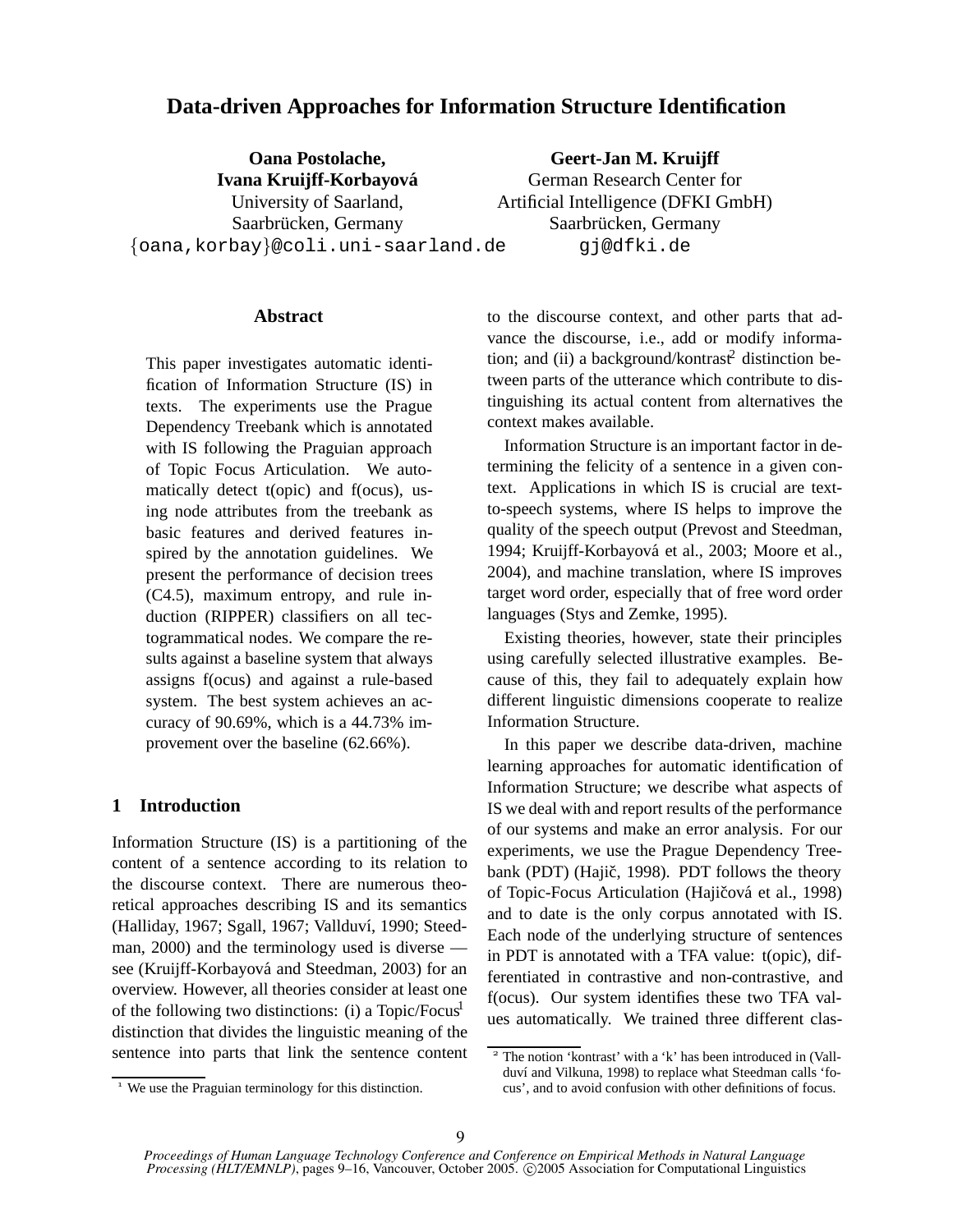sifiers, C4.5, RIPPER and MaxEnt using basic features from the treebank and derived features inspired by the annotation guidelines. We evaluated the performance of the classifiers against a baseline system that simulates the preprocessing procedure that preceded the manual annotation of PDT, by always assigning f(ocus), and against a rule-based system which we implemented following the annotation instructions. Our best system achieves a 90.69% accuracy, which is a 44.73% improvement over the baseline (62.66%).

The organization of the paper is as follows. Section 2 describes the Prague Dependency Treebank and the Praguian approach of Topic-Focus Articulation, from two perspectives: of the theoretical definition and of the annotation guidelines that have been followed to annotate the PDT. Section 3 presents our experiments, the data settings, results and error analysis. The paper closes with conclusions and issues for future research (Section 4).

## **2 Prague Dependency Treebank**

The Prague Dependency Treebank (PDT) consists of newspaper articles from the Czech National Corpus  $(Cermák, 1997)$  and includes three layers of annotation:

- 1. The morphological layer gives a full morphemic analysis in which 13 categories are marked for all sentence tokens (including punctuation marks).
- 2. The analytical layer, on which the "surface" syntax (Hajič, 1998) is annotated, contains analytical tree structures, in which every token from the surface shape of the sentence has a corresponding node labeled with main syntactic functions like SUBJ, PRED, OBJ, ADV.
- 3. The tectogrammatical layer renders the deep (underlying) structure of the sentence (Sgall et al., 1986; Hajičová et al., 1998). Tectogrammatical tree structures (TGTSs) contain nodes corresponding only to the autosemantic words of the sentence (e.g., no preposition nodes) and to deletions on the surface level; the condition of projectivity is obeyed, i.e., no crossing edges are allowed; each node of the tree is assigned a functor such as ACTOR, PATIENT, ADDRESSEE, ORIGIN, EFFECT, the repertoire

of which is very rich; elementary coreference links are annotated for pronouns.

## **2.1 Topic-Focus Articulation (TFA)**

The tectogrammatical level of the PDT was motivated by the ever increasing need for large corpora to include not only morphological and syntactic information but also semantic and discourse-related phenomena. Thus, the tectogrammatical trees have been enriched with features indicating the information structure of sentences which is a means of showing their contextual potential.

In the Praguian approach to IS, the content of the sentence is divided into two parts: the Topic is "what the sentence is about" and the Focus represents the information asserted about the Topic. A prototypical declarative sentence asserts that its Focus holds (or does not hold) about its Topic: Focus(Topic) or not-Focus(Topic).

The TFA definition uses the distinction between Context-Bound (CB) and Non-Bound (NB) parts of the sentence. To distinguish which items are CB and which are NB, the question test is applied, (i.e., the question for which a given sentence is the appropriate answer is considered). In this framework, weak and zero pronouns and those items in the answer which reproduce expressions present in the question (or associated to those present) are CB. Other items are NB.

In example (1), (b) is the sentence under investigation, in which CB and NB items are marked. Sentence (a) is the context in which the sentence (b) is uttered, and sentence (c) is the question for which the sentence (b) is an appropriate answer:

(1) (a) Tom and Mary both came to John's party. (b) John $_{CB}$  invited $_{CB}$  only<sub>NB</sub> her<sub>NB</sub>. (c) Whom did John invite?

It should be noted that the CB/NB distinction is not equivalent to the given/new distinction, as the pronoun "her" is NB although the cognitive entity, Mary, has already been mentioned in the discourse (therefore is given).

The following rules determine which lexical items (CB or NB) belong to the Topic or to the Focus of the sentence (Hajičová et al., 1998; Hajičová and Sgall, 2001):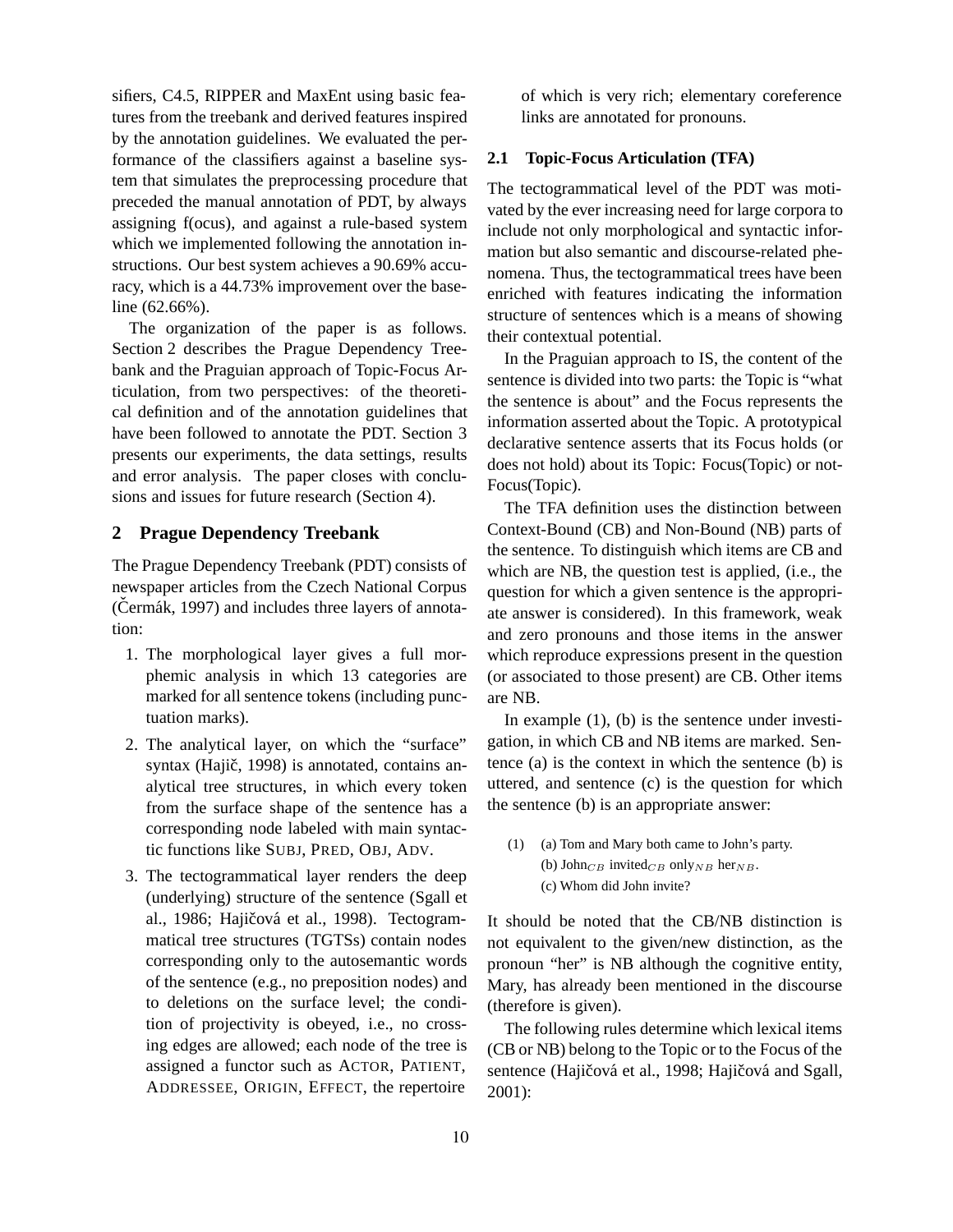- 1. The main verb and any of its direct dependents belong to the Focus if they are NB;
- 2. Every item that does not depend directly on the main verb and is subordinated to a Focus element belongs to the Focus (where "subordinated to" is defined as the irreflexive transitive closure of "depend on");
- 3. If the main verb and all its dependents are CB, then those dependents  $d_i$  of the verb which have subordinated items  $s_m$  that are NB are called 'proxi foci'; the items  $s_m$  together with all items subordinated to them belong to the Focus  $(i, m > 1)$ ;
- 4. Every item not belonging to the Focus according to  $1 - 3$  belongs to the Topic.

Applying these rules for the sentence (b) in example (1) we find the Topic and the Focus of the sentence: [John invited] $_{Topic}$  [only her] $_{Focus}$ .

It is worth mentioning that although most of the time, CB items belong to the Topic and NB items belong to the Focus (as it happens in our example too), there may be cases when the Focus contains some NB items and/or the Topic contains some CB items. Figure 1 shows such configurations: in the top-left corner the tectogrammatical representation of sentence (1) (b) is presented together with its Topic-Focus partitioning. The other three configurations are other possible tectogrammatical trees with their Topic-Focus partitionings; the top-right one corresponds to the example (2), the bottom-left to (3), and bottom-right to (4).

- (2) Q: Which teacher did Tom meet? A: Tom<sub>CB</sub> met<sub>CB</sub> the teacher<sub>CB</sub> of chemistry<sub>NB</sub>.
- (3) Q: What did he think about the teachers? A:  $\text{He}_{CB}$  liked<sub>NB</sub> the teacher<sub>CB</sub> of chemistry<sub>NB</sub>.
- (4) Q: What did the teachers do? A: The teacher<sub>CB</sub> of chemistry<sub>NB</sub> met<sub>NB</sub> his<sub>CB</sub> pupils $_{NB}$ .

# **2.2 TFA annotation**

Within PDT, the TFA attribute has been annotated for all nodes (including the restored ones) from the tectogrammatical level. Instructions for the assignment of the TFA attribute have been specified in



Figure 1: Topic-Focus partitionings of tectogrammatical trees.

(Buráňová et al., 2000) and are summarized in Table 1. These instructions are based on the surface word order, the position of the sentence stress (intonation center –  $IC^3$  and the canonical order of the dependents.

The TFA attribute has three values:

- 1.  $t$  for non-contrastive CB items:
- 2.  $f$  for NB items:
- 3. c for contrastive CB items.

In this paper, we do not distinguish between contrastive and non-contrastive items, considering both of them as being just t. In the PDT annotation, the notation t (from topic) and f (from focus) was chosen to be used because, as we mentioned earlier, in the most common cases and in prototypical sentences, t-items belong to the Topic and f-items to the Focus.

Prior the manual annotation, the PDT corpus was preprocessed to mark all nodes with the TFA attribute of f, as it is the most common value. Then the annotators corrected the value according to the guidelines in Table 1.

Figure 2 illustrates the tectogramatical tree structure of the following sentence:

(5) Sebevědomím votroků to ale neotřáslo. self-confidence bastards it but not shake 'But it did not shake the self-confidence of those bastards'.

<sup>&</sup>lt;sup>3</sup> In the PDT the intonation center is not annotated. However, the annotators were instructed to use their judgement where the IC would be if they uttered the sentence.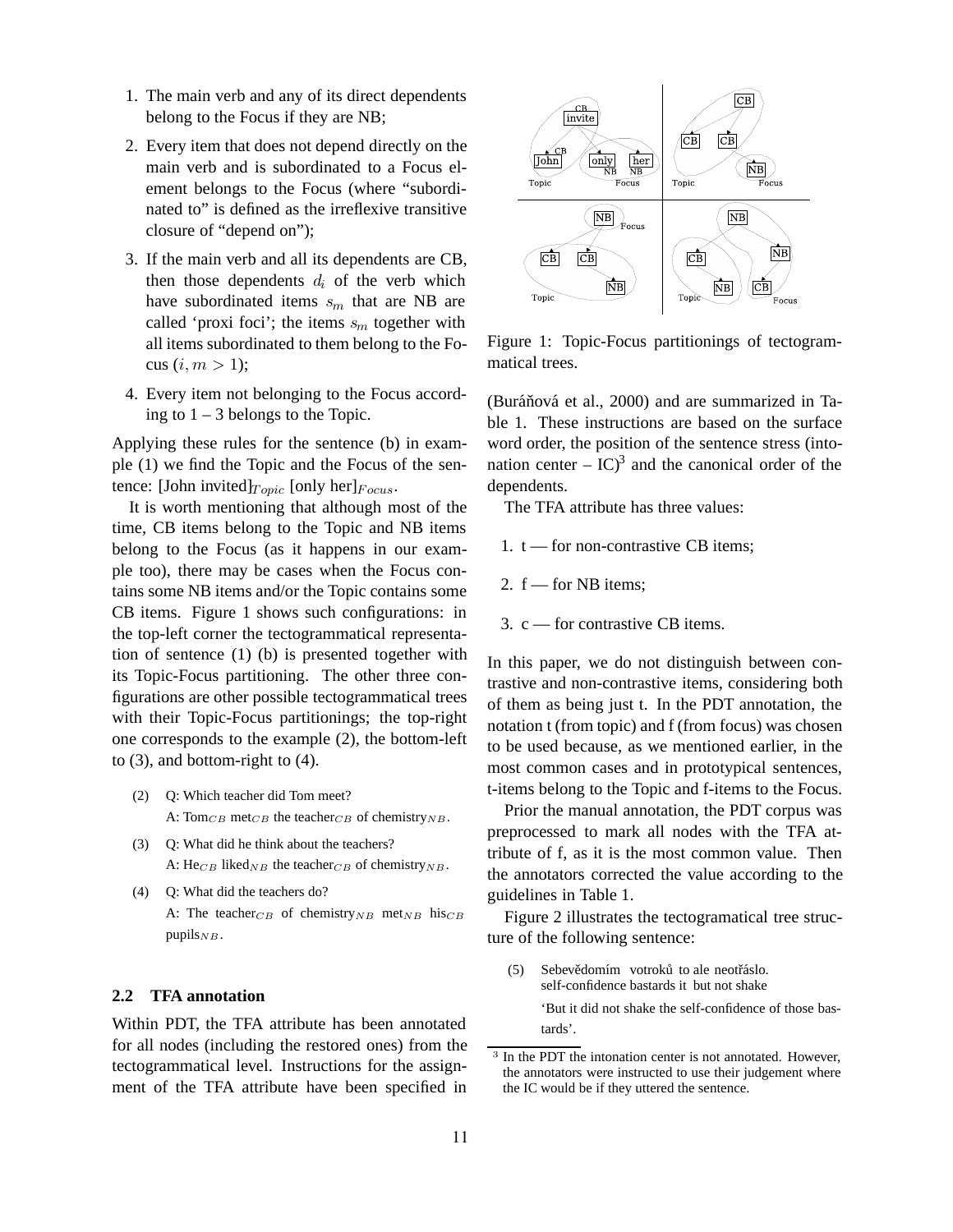| 1. | The bearer of the IC (typically, the rightmost child of the verb)                             |  |
|----|-----------------------------------------------------------------------------------------------|--|
| 2. | If IC is not on the rightmost child, everything after IC                                      |  |
| 3. | A left-side child of the verb (unless it carries IC)                                          |  |
| 4. | The verb and the right children of the verb before the f-node (cf. 1) that are canon-         |  |
|    | ically ordered                                                                                |  |
| 5. | Embedded attributes (unless repeated or restored)                                             |  |
| 6. | Restored nodes                                                                                |  |
| 7. | Indexical expressions ( $j \notin I$ , ty you, těd now, tady here), weak pronouns, pronominal |  |
|    | expressions with a general meaning $(n\text{èkdo somehow}, \text{jednou once})$ (unless they  |  |
|    | carry $IC$ )                                                                                  |  |
| 8. | Strong forms of pronouns not preceded by a preposition (unless they carry IC)                 |  |

Table 1: Annotation guidelines;  $IC = Int$ onation Center.

Each node is labeled with the corresponding word's lemma, the TFA attribute, and the functor attribute. For example, *votroku˚* has lemma *votrok*, the TFA attribute *f*, and the functor *APP* (appurtenance).



Figure 2: Tectogramatical tree annotated with t/f.

In order to measure the consistency of the annotation, Interannotator Agreement has been measured (Veselá et al.,  $2004$ ).<sup>4</sup> During the annotation process, there were four phases in which parallel annotations have been performed; a sample of data was chosen and annotated in parallel by three annotators.

| AGREEMENT |       |       |       |       | AVG   |
|-----------|-------|-------|-------|-------|-------|
| t/c/f     | 81 32 | 81.89 | 76.21 | 89.57 | 82.24 |
|           |       | 83.94 | 84.18 | 92.15 | 86.42 |

Table 2: Interannotator Agreement for TFA assignment in PDT 2.0.

The agreement for each of the four phases, as well as an average agreement, is shown in Table 2. The second row of the table displays the percentage of nodes for which all three annotators assigned the same TFA value (be it t, c or f). Because in our experiments we do not differentiate between t and c, considering both as t, we computed, in the last row of the table, the agreement between the three annotators after replacing the TFA value c with  $t^5$ .

# **3 Identification of topic and focus**

In this section we present data-driven, machine learning approaches for automatic identification of Information Structure. For each tectogrammatical node we detect the TFA value t(opic) or f(ocus) (that is CB or NB). With these values one can apply the rules presented in Subsection 2.1 in order to find the Topic-Focus partitioning of each sentence.

### **3.1 Experimental settings**

Our experiments use the tectogrammatical trees from The Prague Dependency Treebank 2.0.6 Statistics of the experimental data are shown in Table 3.

Our goal is to automatically label the tectogrammatical nodes with topic or focus. We built machine learning models based on three different well known techniques, decision trees (C4.5), rule induction (RIPPER) and maximum entropy (MaxEnt), in order to find out which approach is the most suitable for our task. For C4.5 and RIPPER we use the Weka implementations (Witten and Frank, 2000) and for MaxEnt we use the openNLP package.<sup>7</sup>

<sup>&</sup>lt;sup>4</sup> In their paper the authors don't give Kappa values, nor the complete information needed to compute a Kappa statistics ourselves.

 $5$  In (Veselá et al., 2004), the number of cases when the annotators disagreed when labeling t or c is reported; this allowed us to compute the t/f agreement, by disregarding this number.

<sup>&</sup>lt;sup>6</sup> We are grateful to the researchers at the Charles University in Prague for providing us the data before the PDT 2.0 official release. http://maxent.sourceforge.net/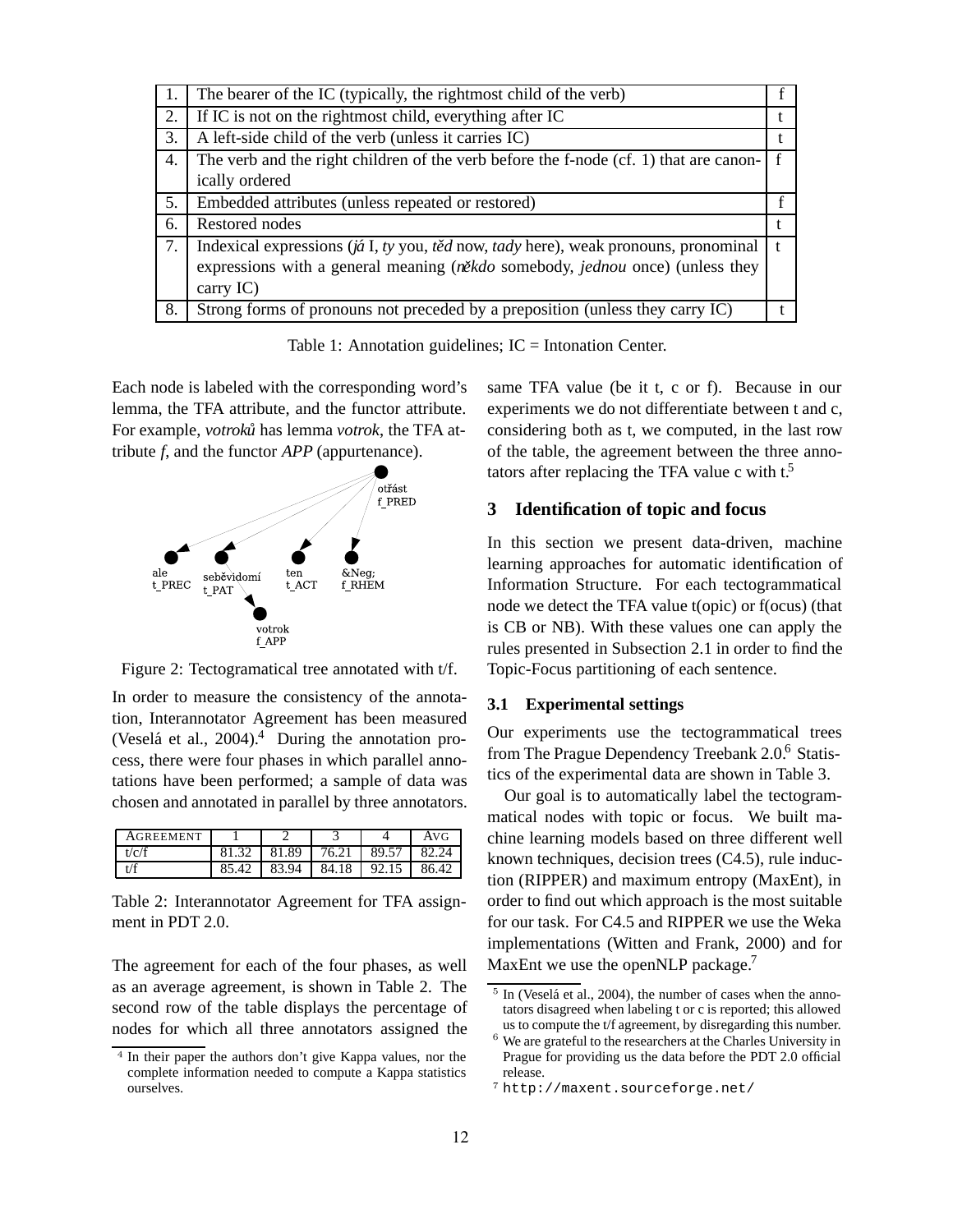| PDT DATA     | <b>TRAIN</b> | <b>DEV</b>       | <b>EVAL</b> | <b>TOTAL</b> |
|--------------|--------------|------------------|-------------|--------------|
| # files      | 2,536        | $\overline{316}$ | 316         | 3.168        |
|              | 80%          | 10%              | 10%         | 100%         |
| #sentences   | 38.737       | 5.228            | 5.477       | 49.442       |
|              | 78.3%        | 10.6%            | 11.1%       | 100%         |
| #tokens      | 652,700      | 87,988           | 92.669      | 833.356      |
|              | 78.3%        | 10.6%            | 11.1%       | 100%         |
| #tecto-nodes | 494.759      | 66.711           | 70,323      | 631.793      |
|              | 78.3%        | 10.5%            | 11.2%       | 100%         |

Table 3: PDT data: Statistics for the training, development and evaluation sets.

All our models use the same set of 35 features (presented in detail in Appendix A), divided in two types:

- 1. Basic features, consisting of attributes of the tectogrammatical nodes whose values were taken directly from the treebank annotation. We used a total of 25 basic features, that may have between 2 and 61 values.
- 2. Derived features, inspired by the annotation guidelines. The derived features are computed using the dependency information from the tectogrammatical level of the treebank and the surface order of the words corresponding to the nodes. $8$  We also used lists of forms of Czech pronouns that are used as weak pronouns, indexical expressions, pronouns with general meaning, or strong pronouns. All the derived features have boolean values.

### **3.2 Results**

The classifiers were trained on 494,759 instances (78.3%) (cf. Table 3) (tectogrammatical nodes) from the training set. The performance of the classifiers was evaluated on 70,323 instances (11.2%) from the evaluation set. We compared our models against a baseline system that assigns focus to all nodes (as it is the most common value) and against a deterministic, rule-based system, that implements the instructions from the annotation guidelines.

Table 4 shows the percentages of correctly classified instances for our models. We also performed a

10-fold cross validation, which for C4.5 gives accuracy of 90.62%.

|       | <b>BASELINE RULE-BASED C4.5 RIPPER MAXENT</b> |                            |       |
|-------|-----------------------------------------------|----------------------------|-------|
| 62.66 | 58.92                                         | $90.69$ 88.46 <sup>*</sup> | 88.97 |

Table 4: Correctly classified instances (the numbers are given as percentages). ∗The RIPPER classifier was trained with only 40% of the training data.

The baseline value is considerably high due to the topic/focus distribution in the test set (a similar distribution characterizes the training set as well). The rule-based system performs very poorly, although it follows the guidelines according to which the data was annotated. This anomaly is due to the fact that the intonation center of the sentence, which plays a very important role in the annotation, is not marked in the corpus, thus the rule-based system doesn't have access to this information.

The results show that all three models perform much better than the baseline and the rule-based system. We used the  $\chi^2$  test to examine if the difference between the three classifiers is statistically significant. The C4.5 model significantly outperforms the MaxEnt model ( $\chi^2 = 113.9$ ,  $p < 0.001$ ) and the MaxEnt model significantly outperforms the RIPPER model although with a lower level of confidence ( $\chi^2$  = 9.1,  $p$  < 0.01).

The top of the decision tree generated by C4.5 in the training phase looks like this:

```
coref = true
| is_member = true
     POS = ...| is_member = false
\vert is_rightmost = \ldotscoref = false
| is_generated = true
     nodetype = ...is_generated = false
| iterativeness =
```
It is worth mentioning that the RIPPER classifier was built with only 40% of the training set (with more data, the system crashes due to insufficient memory). Interestingly and quite surprisingly, the values of all three classifiers are actually greater than the interannotator agreement which has an average of 86.42%.

What is the cause of the classifiers' success? How come that they perform better than the annotators themselves? Is it because they take advantage of a

 $8\,$  In the tectogramatical level in the PDT, the order of the nodes has been changed during the annotation process of the TFA attribute, so that all t items precede all f items. Our features use the surface order of the words corresponding to the nodes.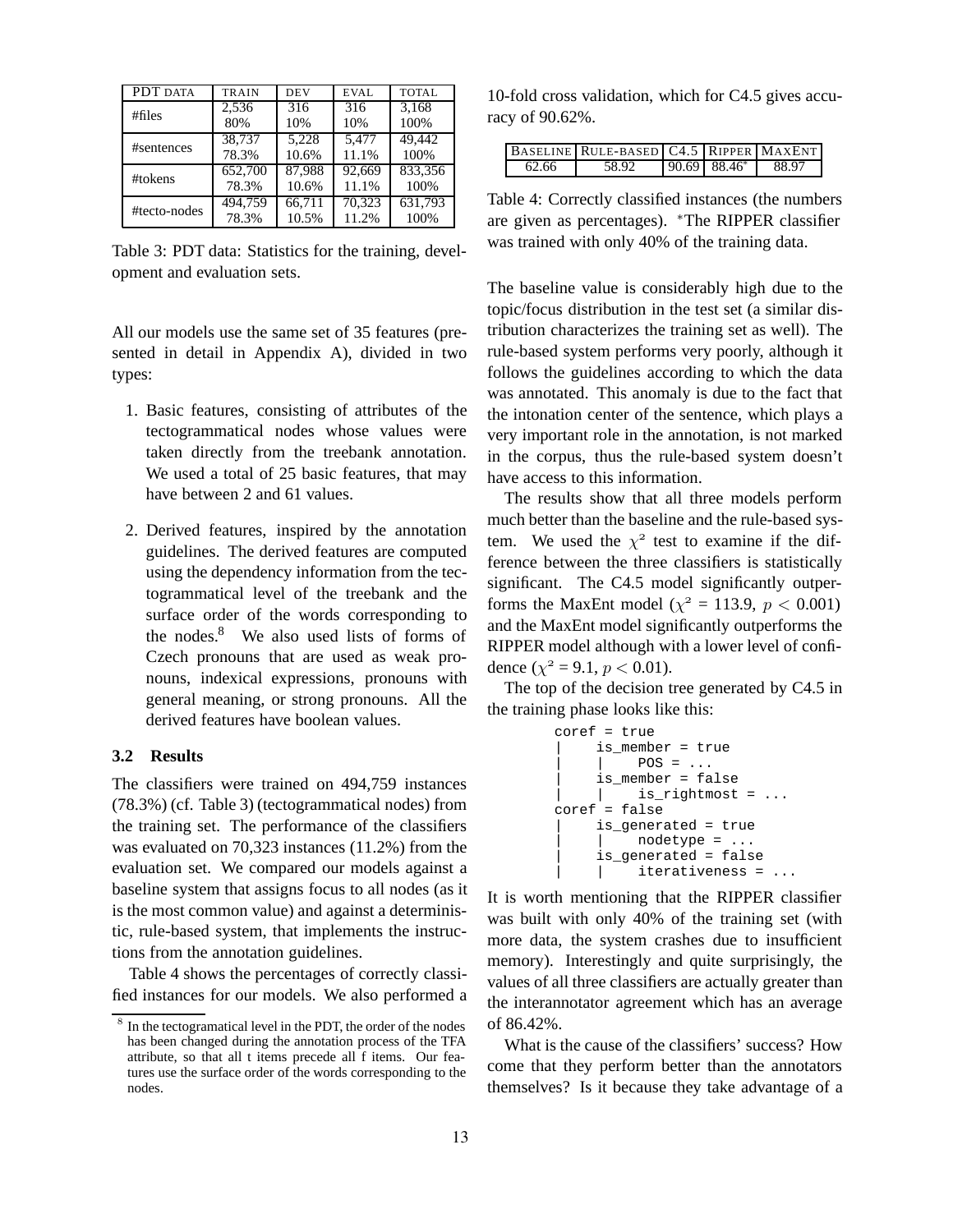large amount of training data? To answer this question we have computed the learning curves. They are shown in the figure 3, which shows that, actually, after using only 1% of the training data (4,947 instances), the classifiers already perform very well, and adding more training data improves the results only slightly. On the other hand, for RIPPER, adding more data causes a decrease in performance, and as we mentioned earlier, even an impossibility of building a classifier.



Figure 3: Learning curves for  $C4.5$  (+), RIPPER( $\times$ ), MaxEnt(\*) and a naïve predictor  $(\Box)$  (introduced in Section 3.3).

### **3.3 Error Analysis**

If errors don't come from the lack of training data, then where do they come from? To answer this question we performed an error analysis. For each instance (tectogrammatical node), we considered its *context* as being the set of values for the features presented in Appendix A. Table 5 displays in the second column the number of all contexts. The last three columns divide the contexts in three groups:

- 1. Only  $t$  all instances having these contexts are assigned t;
- 2. Only f all instances having these contexts are assigned f;
- 3. Ambiguous some instances that have these contexts are assigned t and some other are assigned f.

The last row of the table shows the number of instances for each type of context, in the training data.

|               | All     | Only t | Only f | Ambiguous |
|---------------|---------|--------|--------|-----------|
| $\# contexts$ | 27.901  | 9.901  | 13,009 | 4.991     |
| #instances    | 494.759 | 94.056 | 42,048 | 358.655   |
|               | 100%    | 19.01% | 8.49%  | 72.49%    |

Table 5: Contexts & Instances in the training set.

Table 5 shows that the source of ambiguity (and therefore of errors) stays in 4,991 contexts that correspond to nodes that have been assigned both t and f. Moreover these contexts yield the largest amount of instances (72.49%). We investigated further these ambiguous contexts and we counted how many of them correspond to a set of nodes that are mostly assigned t (#t  $>$  #f), respectively f (#t  $<$  #f), and how many are highly ambiguous (half of the corresponding instances are assigned t and the other half  $f$  (#t = #f)). The numbers, shown in Table 6, suggest that in the training data there are 41,851 instances (8.45%) (the sum of highlighted numbers in the third row of the Table 6) that are exceptions, meaning they have contexts that usually correspond to instances that are assigned the other TFA value. There are two explanations for these exceptions: either they are part of the annotators disagreement, or they have some characteristics that our set of features fail to capture.

|                        | # $t > #f$                 | # $t = #f$ | #t $<$ #f     |
|------------------------|----------------------------|------------|---------------|
| #ambiguous<br>contexts | 998                        | 833        | 3,155         |
|                        | $t = 50,722$               | $t = 602$  | $t = 35,793$  |
|                        | $f = 4.854$                | $f = 602$  | $f = 266,082$ |
| #instances             | all= $55,576$ all= $1,204$ |            | all=301,875   |
|                        | 11.23%                     | 0.24%      | 61.01%        |

Table 6: Ambiguous contexts in the training data.

The error analysis led us to the idea of implementing a naïve predictor. This predictor trains on the training set, and divides the contexts into five groups. Table 7 describes these five types of contexts and displays the TFA value assigned by the naïve predictor for each type.

If an instance has a context of type  $#t = #f$ , we decide to assign f because this is the most common value. Also, for the same reason, new contexts in the test set that don't appear in the training set are assigned f.

The performance of the naïve predictor on the evaluation set is 89.88% (correctly classified instances), a value which is significantly higher than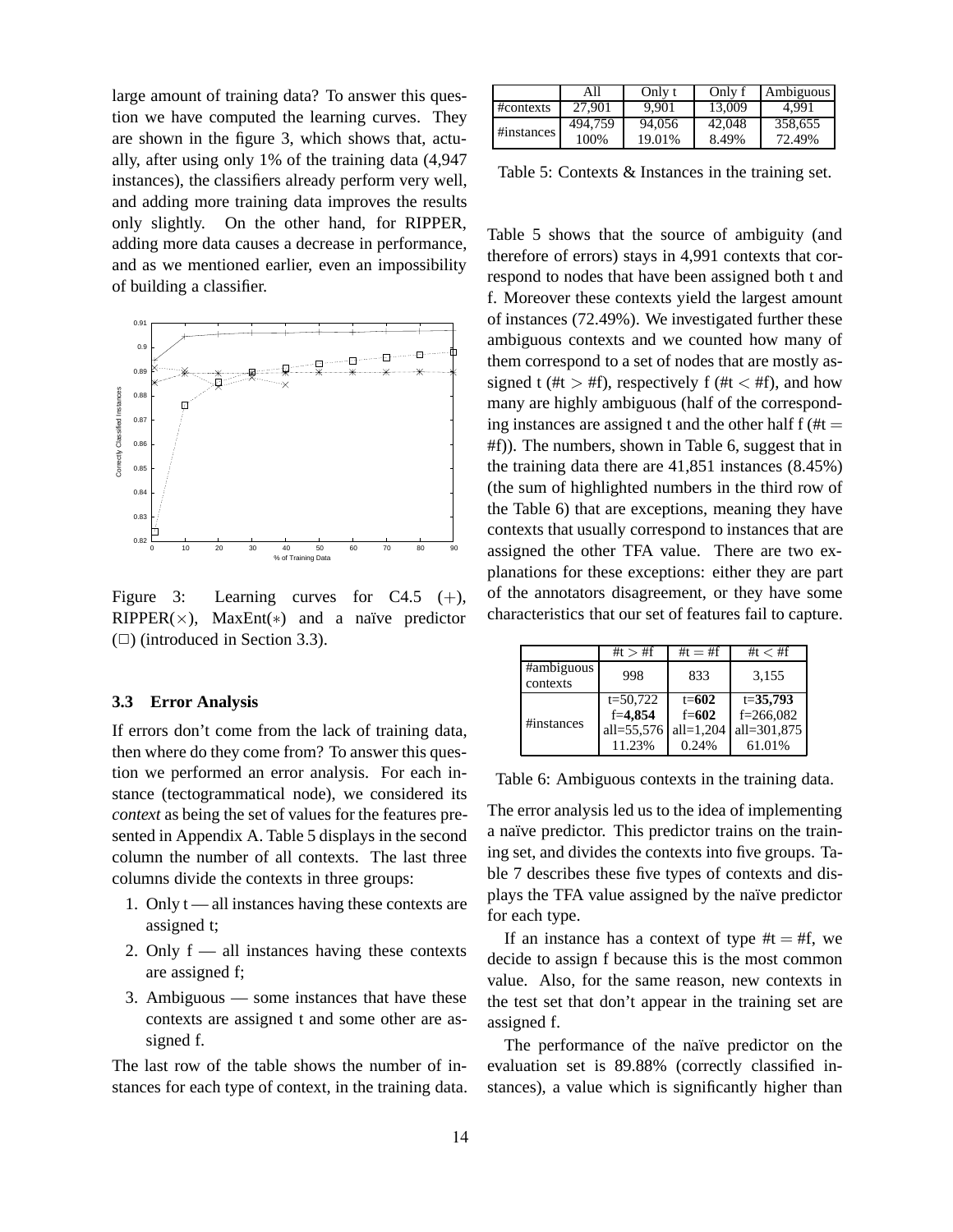| Context Type | In the training set, instances with Predicted |           |
|--------------|-----------------------------------------------|-----------|
|              | a context of this type are:                   | TFA value |
| Only t       | all t                                         |           |
| Only f       | all f                                         |           |
| # $t > #f$   | more t than f                                 |           |
| #t $=$ #f    | half t, half f                                |           |
| #t $<$ #f    | more f than t                                 |           |
| unseen       | not seen                                      |           |

Table 7: Naïve Predictor: its TFA prediction for each type of context.

the one obtained by the MaxEnt and RIPPER classifiers ( $\chi^2$  = 30.7,  $p < 0.001$  and respectively  $\chi^2$  $= 73.3, p < 0.001$ , and comparable with the C4.5 value, although the C4.5 classifier still performs significantly better ( $\chi^2 = 26.3$ ,  $p < 0.001$ ).

To find out whether the naïve predictor would improve if we added more data, we computed the learning curve, shown in Figure 3. Although the curve is slightly more abrupt than the ones of the other classifiers, we do not have enough evidence to believe that more data in the training set would bring a significant improvement. We calculated the number of new contexts in the development set, and although the number is high (2,043 contexts), they correspond to only 2,125 instances. This suggests that the new contexts that may appear are very rare, therefore they cannot yield a big improvement.

#### **4 Conclusions**

In this paper we investigated the problem of learning Information Structure from annotated data. The contribution of this research is to show for the first time that IS can be successfuly recovered using mostly syntactic features. We used the Prague Dependency Treebank which is annotated with Information Structure following the Praguian theory of Topic Focus Articulation. The results show that we can reliably identify t(opic) and f(ocus) with over 90% accuracy while the baseline is at 62%.

Issues for further research include, on the one hand, a deeper investigation of the Topic-Focus Articulation in the Prague Dependency Treebank of Czech, by improving the feature set, considering also the distinction between contrastive and noncontrastive t items and, most importantly, by investigating how we can use the t/f annotation in PDT (and respectively our results) in order to detect the

Topic/Focus partitioning of the whole sentence.

We also want to benefit from our experience with the Czech data in order to create an English corpus annotated with Information Structure. We have already started to exploit a parallel English-Czech corpus, in order to transfer to the English version the topic/focus labels identified by our systems.

#### **References**

- Eva Buráňová, Eva Hajičová, and Petr Sgall. 2000. Tagging of very large corpora: Topic-Focus Articulation. In *Proceedings of the 18th International Conference on Computational Linguistics (COLING 2000)*, pages 139–144.
- Jan Hajič. 1998. Building a syntactically annotated corpus: The Prague Dependency Treebank. In Eva Hajičová, editor, *Issues of valency and Meaning*. Studies in Honor of Jarmila Panevová. Karolinum, Prague.
- Eva Hajičová and Petr Sgall. 2001. Topic-focus and salience. In *Proceedings of the 39th Annual Meeting of the Association for Computational Linguistics (ACL 2001)*, pages 268–273, Toulose, France.
- Eva Hajičová, Barbara Partee, and Petr Sgall. 1998. Topic-focus articulation, tripartite structures, and semantic content. In *Studies in Linguistics and Philosophy*, number 71. Dordrecht: Kluwer.
- M. Halliday. 1967. Notes on transitivity and theme in english, part ii. *Journal of Linguistic*, (3):199–244.
- Ivana Kruijff-Korbayová and Mark Steedman. 2003. Discourse and Information Structure. *Journal of Logic, Language and Information*, (12):249–259.
- Ivana Kruijff-Korbayová, Stina Erricson, Kepa J. Rodrígues, and Elena Karagjosova. 2003. Producing Contextually Appropriate Intonation in an Information-State Based Dialog System. In *Proceeding of European Chapter of the Association for Computational Linguistics*, Budapest, Hungary.
- Johanna Moore, Mary Ellen Foster, Oliver Lemon, and Michael White. 2004. Generating Tailored, Comparative Description in Spoken Dialogue. In *Proceedings of the Seventeenth International Florida Artificial Intelligence Research Sociey Conference*.
- Scott Prevost and Mark Steedman. 1994. Information Based Intonation Synthesis. In *Proceedings of the ARPA Workshop on Human Language Technology*, Princeton, USA.
- Petr Sgall, Eva Hajičová, and Jarmila Panevová. 1986. *The Meaning of the Sentence in Its Semantic and Pragmatic Aspects.* Reidel, Dordrecht.
- Petr Sgall. 1967. Functional sentence perspective in a generative description. *Prague Studies in Mathematical Linguistics*, (2):203–225.
- Mark Steedman. 2000. Information Structure and the syntax-phonology interface. *Linguistic Inquiry*, (34):649–689.
- Malgorzata Stys and Stefan Zemke. 1995. Incorporating Discourse Aspects in English-Polish MT: Towards Robust Implementation. In *Recent Advances in NLP*, Velingrad, Bulgaria.
- Enrich Vallduví and Maria Vilkuna. 1998. On rheme and kontrast. In P. Culicover and L. McNally, editors, *Syntax and Semantics Vol 29: The Limits of Syntax*. Academic Press, San Diego.
- Enrich Vallduví. 1990. *The information component*. Ph.D. thesis, University of Pennsylvania.
- František Čermák. 1997. Czech National Corpus: A Case in Many Contexts. *International Journal of Corpus Linguistics*, (2):181–197.
- Kateřina Veselá, Jiří Havelka, and Eva Hajičova. 2004. Annotators' Agreement: The Case of Topic-Focus Articulation. In *Proceedings of the Language Resources and Evaluation Conference (LREC 2004)*.
- Ian H. Witten and Eibe Frank. 2000. *Practical Machine Learning Tools and Techniques with Java Implementations*. Morgan Kaufmann, San Francisco.